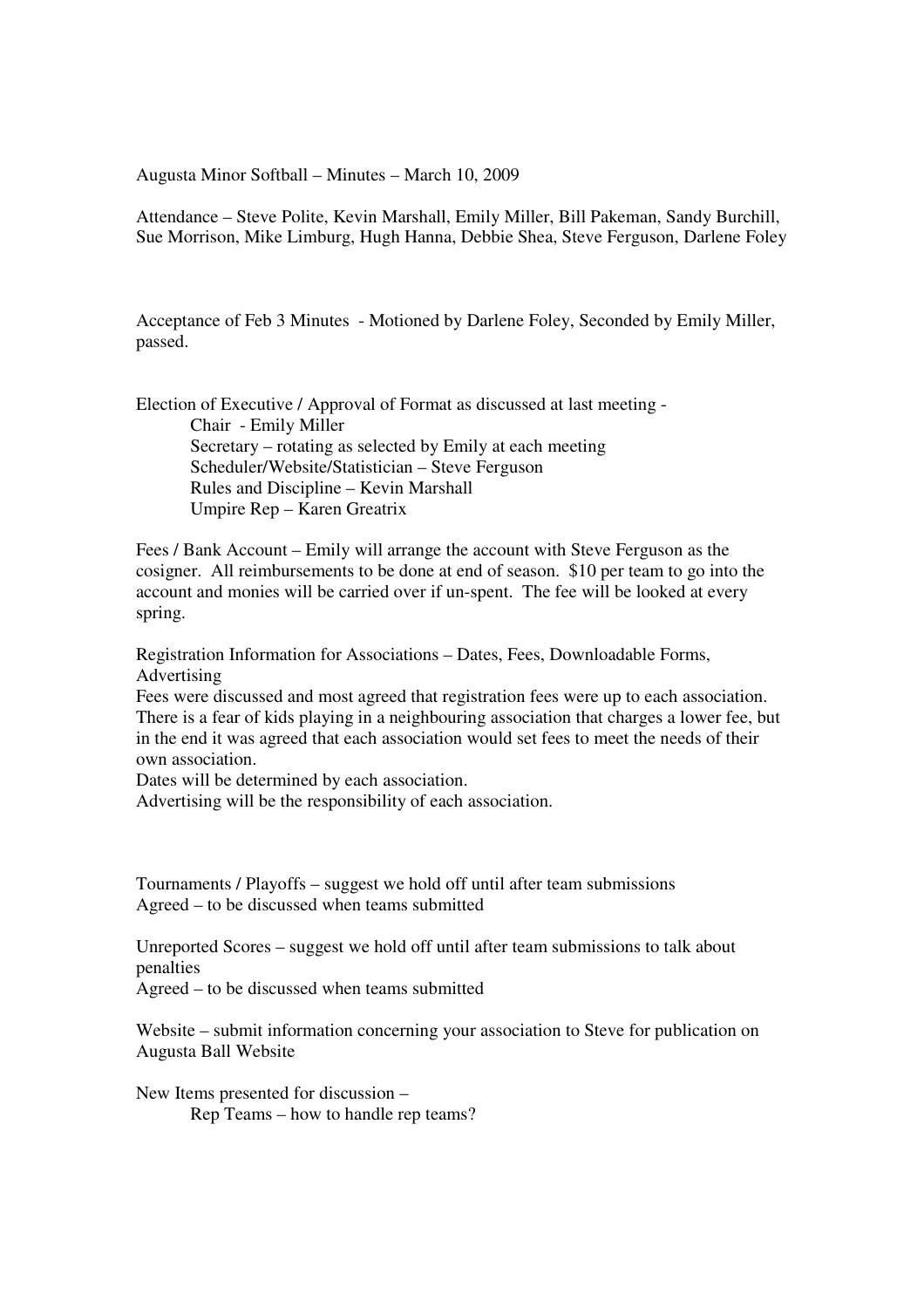- should we have rules or suggested requirements
- open discussion

Steve read an email from a concerned parent on whether the league would have rep teams and how these teams would be formed. A good discussion ensued and it was felt that a rep team that plays in the Augusta league tends to pull players from surrounding associations, hurting house league ball. It was agreed that a better structure to follow is to have rep teams pull from players from teams within the league, but, to play rep ball outside of Augusta Ball. All players should play house league ball in the nearest community. This would keep ball active in more communities. Reps teams would play in weekend tournaments and for provincial playdowns or tournaments. Hugh mentioned that Lyn is following the guidelines from Orleans and that he would bring the information to the next meeting. Links to Orleans website will be sent out to all associations for reference

Iroquois Midget Girls – Teresa Veltkamp would like to have a Midget Girls team playing out of Iroquios – open discussion - 44km from Brockville - 93km from Smiths Falls

Most were concerned that the team would dominate the Midget Girls division and that the team is basically a rep team. Emily agreed to speak to Teressa to express the concerns and to get more information. It was felt that it may be better to invite the team to play exhibition games and that any team in the league could play them at anytime.

## Other Items – open discussion

Debbie Shea expressed that an early season showcase weekend is a great way to generate community interest and to help get a couple of scheduled games played, freeing up later dates.

Hugh brought forward a concern about players not being able to play more than 4 games in a higher division. After some discussion, it was decided that a motion for a rule change will be presented at the next meeting. Currently the rule for playing up is as follows.

 Players must register in their own age classification but may try out for an older age group at the discretion of the local Recreation. To play up a level, the player must be deemed skilled enough and a signed parental release must be provided to the Association Representative and the Augusta Minor Softball Executive. Playing down will not be accepted unless permission is granted at an Executive meeting

• In the case of affiliates; Teams may call up players from a classification no more than 2 below the level they are playing (a release is required). These players must come from their own recreation if possible. If not, they must come from the nearest association. i.e. Domville would draw from Maynard, then Roebuck, etc.

A player may only affiliate to one team